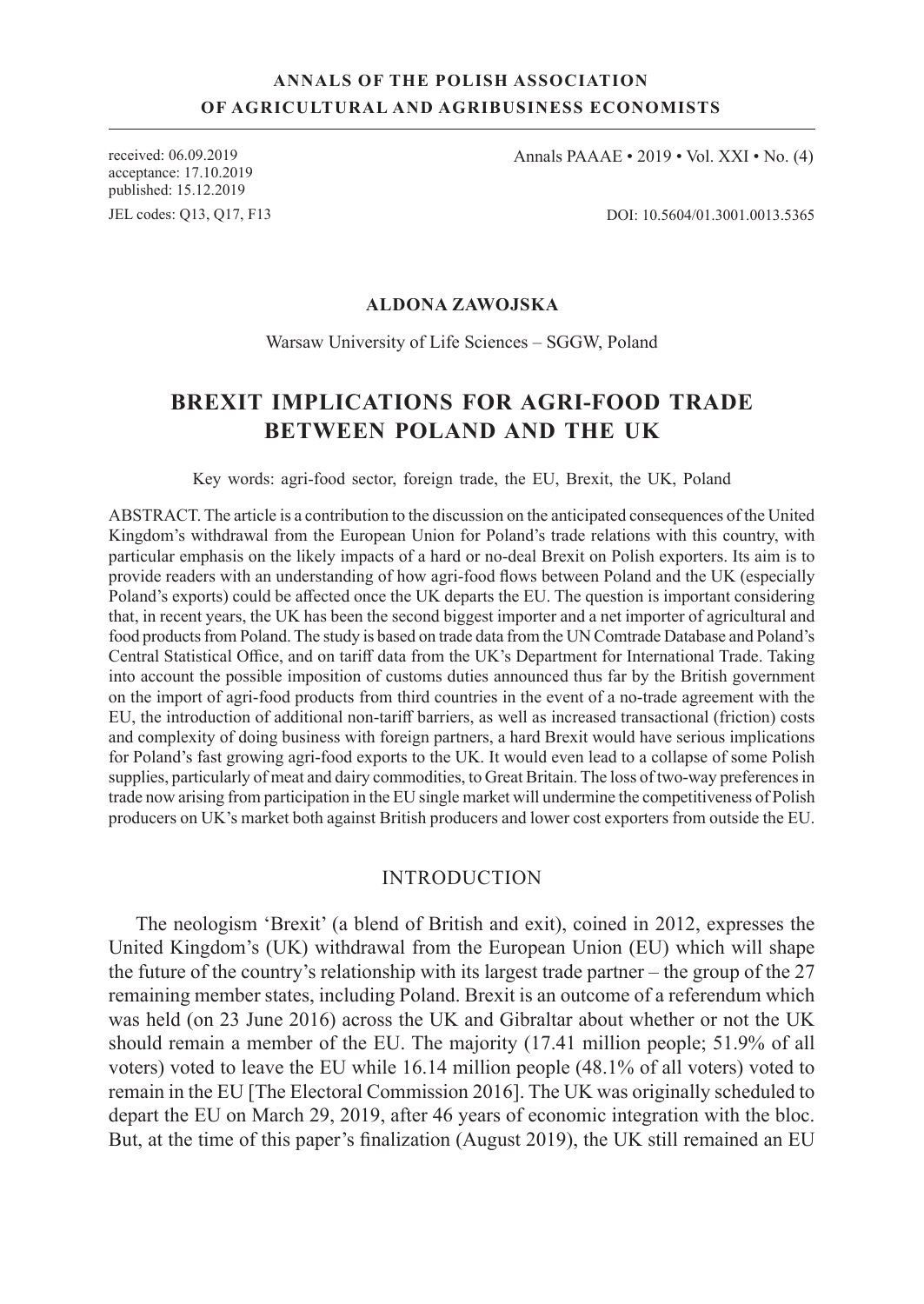member state since the British Parliament did not ratify the EU departure agreement<sup>1</sup> by the ultimate deadline (April 12, 2019) and was unable to finally decide on any option of Britain's split from the EU. The European Council decided (on 11 April 2019), in agreement with the UK, to further extend the two-year period provided for by article 50(3) of the Treaty on the EU, until 31 October 2019 at the latest. It means that the UK is expected to leave the EU on 1 November 2019 at 00:00 (CET).

The literature [Dhingra et al. 2016, Hubbard 2019, Irwin 2015, McCullagh 2017, PWC 2016, Swinbank 2018, Wieczorek 2017, Wusheng et al. 2017, Van Berkum et al. 2016] lists various post-Brexit scenarios for future economic relations between the UK and the EU, with different consequences for mutual trade flows: (1) the Norwegian model – joining the European Economic Area (EEA) by the UK and obtaining access to the EU single market, (2) the Swiss model – joining the European Free Trade Association (EFTA) and entering relations governed by bilateral agreements, (3) the Canadian model – free trade agreements with individual countries, (4) the Turkish model – joining the Customs Union, (5) trading on terms set out by World Trade Organization (WTO) rules<sup>2</sup> (a 'hard' Brexit). In the event of a 'no-deal' or hard withdrawal, EU international agreements will no longer apply to the UK.

Although it is uncertain what the UK's future will look like outside the EU, the aim of this paper is to provide readers with an understanding of how agri-food trade between Poland and the UK (especially Poland's exports destined to UK markets) could be affected upon the UK leaving the EU.

### RESEARCH METHODS AND DATA SOURCES

This article is a contribution to the discussion on the likely impact of Brexit on agrifood trade relations between the UK and Poland after 31 October 2019. The following research questions were formulated: (1) How important is the UK for Poland as the trading partner country?, (2) How would UK's withdrawal from the EU affect bilateral trade in agri-food commodities between both countries, mainly Polish exports?

According to the Gravity Model of international trade proposed by Jan Tinbergen (the recipient of the 1969 Nobel Memorial Prize in Economic Sciences), the trade flow between any pair of countries is expected to increase as economic size (GDP) grows, and decrease with rising costs of trade between them caused by transport costs, import tariffs and other trade barriers [Tinbergen 1962].

The empirical work presented in this article is based on statistical data concerning the monetary value of imports and exports compiled by the UN Comtrade Database and Poland's Central Statistical Office – CSO (GUS in Polish), as well as statistical data about GDP from the World Bank database. Other sources of information include: the UK Government (the Department for International Trade and the Department for Environmental, Food & Rural Affairs), the Polish Government (the Ministry of Finance), and scientific and gray literature.

<sup>1</sup> The "divorce" agreement keeps customs and trade arrangements of the UK with the EU until at least the end of 2020.

<sup>&</sup>lt;sup>2</sup> General Agreement on Tariffs and Trade (GATT), and the General Agreement on Trade in Services (GATS).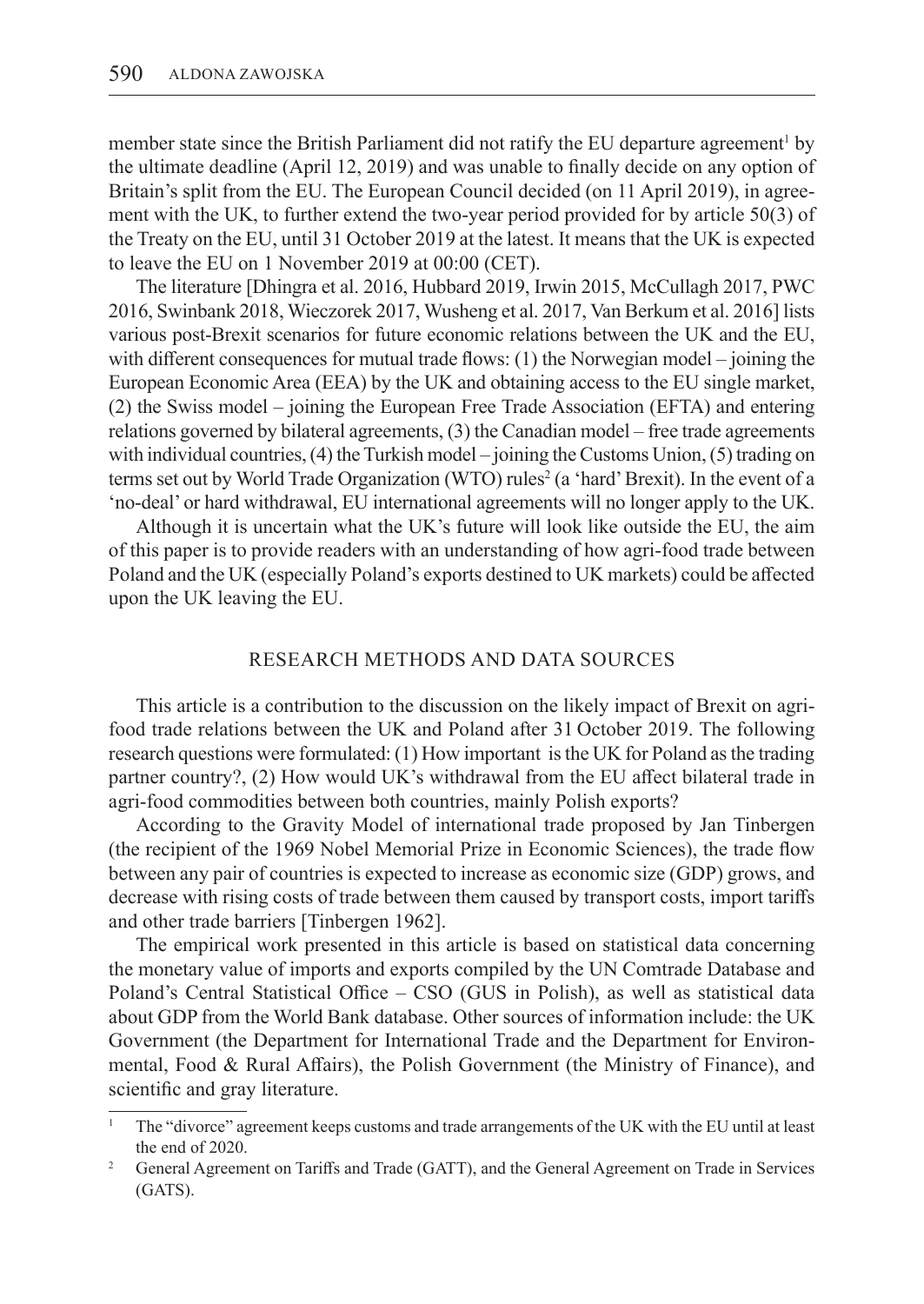## RESEARCH RESULTS

# THE IMPORTANCE OF POLAND'S AGRI-FOOD TRADE WITH THE UK

Looking at overall bilateral trade in goods between the two countries, it does not seem, at first glance, particularly significant. In 2013-2017, the share of exports to the UK in Poland's total merchandise exports was relatively low, on average around 6.5%. The contribution of imports from the UK to total Polish imports was even lower – about 2.6%. Nevertheless, the UK should be considered a major trading partner because, in 2015-2017, it was the second (after Germany) main recipient of Polish goods<sup>3</sup>. It is particularly worthwhile noting that Poland has enjoyed a positive trade balance with the UK for years. This surplus amounted to ca 7.4 billion euro in 2014 and 8.3 billion euro in 2017 [GUS 2014, 2018]. According to the CSO, Polish exports to the UK (measured in PLN) in 2016 were dominated by (1) machinery, equipment and transport equipment (40.7%), (2) manufactured goods mainly classified by raw material (17.3%), and (3) food and live animals (15.8%).

As trade specifically concerns agricultural and food products exported from Poland, their large part has been supplied to EU markets (ca 81% in 2016). In 2016 the UK was the second biggest importer of these goods (after Germany, followed by the Czech Republic, the Netherlands and Italy). The UK has predominantly been a net importer of most agri-food products from Poland in recent years (Table 1). The British market is a particularly significant Polish export destination for meat and edible meat offal (31.8% of total agri-food exports to the UK in 2017), tobacco (19%), preparations of cereal, flour, starch or milk (13.2%), vegetables (8.6%) and dairy products (7.2%).

In the period from 2013 to 2017, bilateral agri-food trade turnover enlarged by almost 48% in case of Poland's exports (from ca 1.14 to ca 1.68 billion USD) and by 10% in case of its imports (from ca 0.32 to ca 0.35 billion USD). Polish trade surplus successively grew. It improved by 62% to reach 1.33 billion USD in 2017. These tendencies are consistent with Tinbergen's Gravity model; the growing export flows of agri-food products both from Poland to the UK and from the UK to Poland were associated with rising GDP values in real terms for both countries (Table 1).

From a British perspective, Poland is the UK's  $8<sup>th</sup>$  most important source and  $14<sup>th</sup>$  most significant market of agri-food products, in terms of value. In 2015-2017, their imports accounted for 15.9% of the UK's total goods imports from Poland with chocolate, poultry meat, beef, veal, cheese and pork as the most notable commodities. Agri-food products amounted to 7.6% of the UK's total export of goods to Poland with whisky (less than 80% alcohol by volume) being the most important commodity [Manning 2019].

In 2017, Poland was the  $3<sup>rd</sup>$  biggest supplier both of beef (following Ireland and the Netherlands) and processed beef products (following Ireland and Brazil) to the UK market having around a 7% and 10% share, respectively. It was also the 5<sup>th</sup> largest supplier of pig products (after Denmark, Germany, the Netherlands and Ireland). Their imports from Poland have grown significantly over the past two decades [Market Intelligence 2019].

<sup>3</sup> According to data provided by GUS [2018], only once in history dating back to 1928, was the UK the first major importer of commodities from Poland, namely in 1938, contributing then to 18.2% of Poland's exports.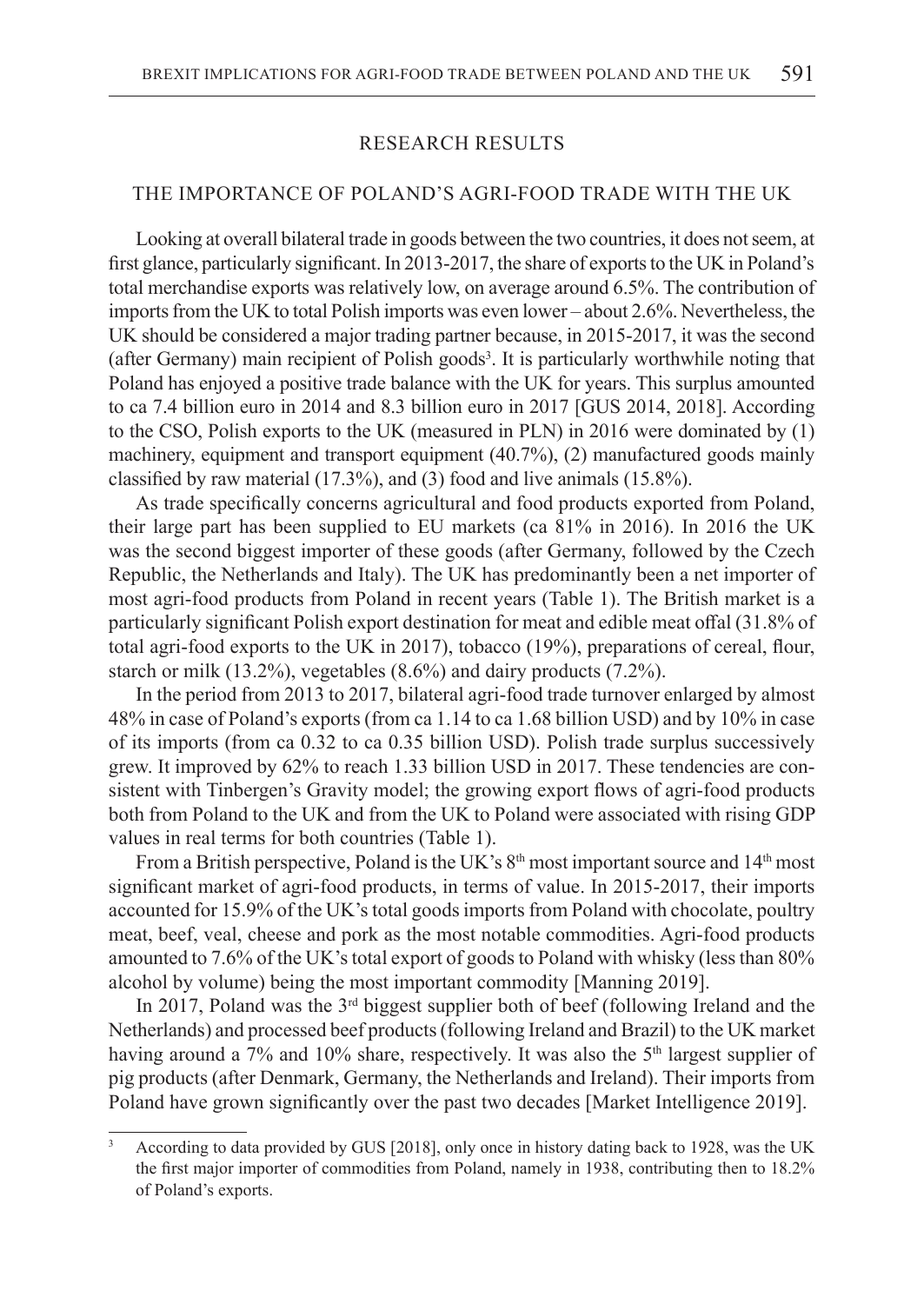| HS code/Commodity                       |                         | PL                      | 2013                   | 2014      | 2015      | 2016      | 2017      |       |
|-----------------------------------------|-------------------------|-------------------------|------------------------|-----------|-----------|-----------|-----------|-------|
| groups                                  |                         |                         | thous. USD<br>$2013 =$ |           |           |           |           |       |
|                                         |                         |                         |                        |           |           |           |           | 100   |
|                                         |                         | Ex                      | 1,212                  | 802       | 18        | 0,3       | 1         | 0.1   |
| 01                                      | Live animals            | Im                      | 3,804                  | 7,371     | 7,402     | 6,088     | 3,727     | 98.0  |
|                                         |                         | $\mathbf B$             | $-2,592$               | $-6,568$  | $-7,384$  | $-6,087$  | $-3,726$  | 143.8 |
| 02                                      | Meat and edible meat    | Ex                      | 403,713                | 479,713   | 487,006   | 467,544   | 531,573   | 131.7 |
|                                         | offal                   | Im                      | 123,603                | 131,195   | 108,721   | 101,051   | 104,748   | 84.7  |
|                                         |                         | $\mathbf S$             | 280,110                | 348,518   | 378,285   | 366,493   | 426,824   | 152.4 |
| 04                                      | Dairy produce           | Ex                      | 97,250                 | 99,736    | 97,131    | 112,871   | 121,252   | 124.7 |
|                                         |                         | B                       | 14,025                 | 10,519    | 11,112    | 12,811    | 14,556    | 103.8 |
|                                         |                         | $\overline{\mathbf{S}}$ | 83,225                 | 89,217    | 86,019    | 100,060   | 106,696   | 128.2 |
| 07                                      | Vegetables              | Ex                      | 131,360                | 134,828   | 133,289   | 131,523   | 145,403   | 110.7 |
|                                         |                         | Im                      | 4,248                  | 7,979     | 5,800     | 5,043     | 6,299     | 148.3 |
|                                         |                         | B                       | 127,112                | 126,849   | 127,489   | 126,480   | 139,104   | 109.4 |
|                                         | Fruit and nuts          | Ex                      | 67,684                 | 76,903    | 72,123    | 66,207    | 70,738    | 104.5 |
| 08                                      |                         | Im                      | 7,371                  | 9,905     | 14,062    | 14,638    | 17,325    | 235.0 |
|                                         |                         | B                       | 60,313                 | 66,998    | 58,061    | 51,569    | 53,413    | 88.6  |
|                                         |                         | Ex                      | 30,376                 | 18,157    | 10,484    | 9,144     | 31,955    | 105.2 |
| 10                                      | Cereal                  | Im                      | 206                    | 133       | 62        | 432       | 48        | 23.3  |
|                                         |                         | $\, {\bf B}$            | 30,170                 | 18,024    | 10,423    | 8,712     | 31,906    | 105.8 |
|                                         | Products of the         | Ex                      | 13,398                 | 15,039    | 14,320    | 14,652    | 14,026    | 104.7 |
| 11                                      |                         | Im                      | 9,054                  | 10,118    | 7,816     | 8,953     | 8,129     | 89.8  |
|                                         | milling industry        | $\mathbf B$             | 4,344                  | 4,921     | 6,503     | 5,699     | 5,897     | 135.8 |
| 15                                      | Animal or vegetable     | Ex                      | 11,286                 | 15,143    | 23,522    | 26,222    | 26,264    | 232.7 |
|                                         | fat and oil and their   | Im                      | 12,756                 | 24,735    | 18,746    | 13,612    | 16,824    | 131.9 |
|                                         | cleavage products       | B                       | $-1,470$               | $-9,592$  | 4,775     | 12,610    | 9,440     | 197.7 |
|                                         | Sugars and sugar        | Ex                      | 33,044                 | 33,081    | 38,033    | 34,581    | 41,678    | 126.1 |
| 17                                      |                         | Im                      | 5,925                  | 6,948     | 6,305     | 7,164     | 17,448    | 294.5 |
|                                         | confectionery           | B                       | 27,119                 | 26,133    | 31,727    | 27,417    | 24,230    | 89.3  |
|                                         | Preparations of         | Ex                      | 123,067                | 142,500   | 155,326   | 210,328   | 222,903   | 181.1 |
| 19                                      | cereal, flour, starch   | Im                      | 14,853                 | 14,432    | 13,959    | 14,791    | 19,815    | 133.4 |
|                                         | or milk                 | B                       | 108,214                | 128,068   | 141,367   | 195,537   | 203,088   | 187.7 |
|                                         | Preparations of         | Ex                      | 136,926                | 100,144   | 82,165    | 87,311    | 99,258    | 72.5  |
| 20                                      | vegetables, fruit,      | Im                      | 6,124                  | 6,481     | 6,927     | 8,332     | 7,829     | 127.8 |
|                                         | nuts, other plant parts | B                       | 130,802                | 93,663    | 75,238    | 78,980    | 91,430    | 69.9  |
|                                         | Beverages, spirits and  | Ex                      | 47,862                 | 52,774    | 62,411    | 67,658    | 59,195    | 123.7 |
| 22                                      |                         | Im                      | 108,577                | 78,663    | 88,220    | 108,991   | 125,717   | 115.8 |
|                                         | vinegar                 | B                       | $-60,715$              | $-25,888$ | $-25,809$ | $-41,332$ | $-66,522$ | 109.6 |
|                                         | Tobacco and             | Ex                      | 44,514                 | 55,872    | 98,943    | 131,671   | 319,292   | 717.3 |
| 24                                      | manufactured            | Im                      | 9,112                  | 7,682     | 26,958    | 32,447    | 8,713     | 95.6  |
|                                         | tobacco substitutes     | B                       | 35,403                 | 48,190    | 71,985    | 99,224    | 310,579   | 877.3 |
| Total exports (Ex)                      |                         |                         | 1,141,692              | 1,224,692 | 1,274,771 | 1,359,712 | 1,683,538 | 147.5 |
| Total imports(Im)                       |                         |                         | 319,658                | 316,161   | 316,090   | 334,353   | 351,178   | 109.9 |
| Trade balance (B)                       |                         |                         | 822,034                | 908,531   | 958,681   | 1,025,359 | 1,332,360 | 162.1 |
| Poland's real GDP growth rate           |                         |                         | 1.392                  | 3.318     | 3.839     | 3.063     | 4.806     | 115.9 |
| $[\%]$<br>UK's real GDP growth rate [%] |                         |                         | 2.052                  | 3.054     | 2.346     | 1.936     | 1.787     | 109.4 |
|                                         |                         |                         |                        |           |           |           |           |       |

Table 1. Agri-food trade between Poland and the United Kingdom in 2013-2017

 $2017/2015$ 

Source: own compilation based on [UN Comtrade Database, World Bank database]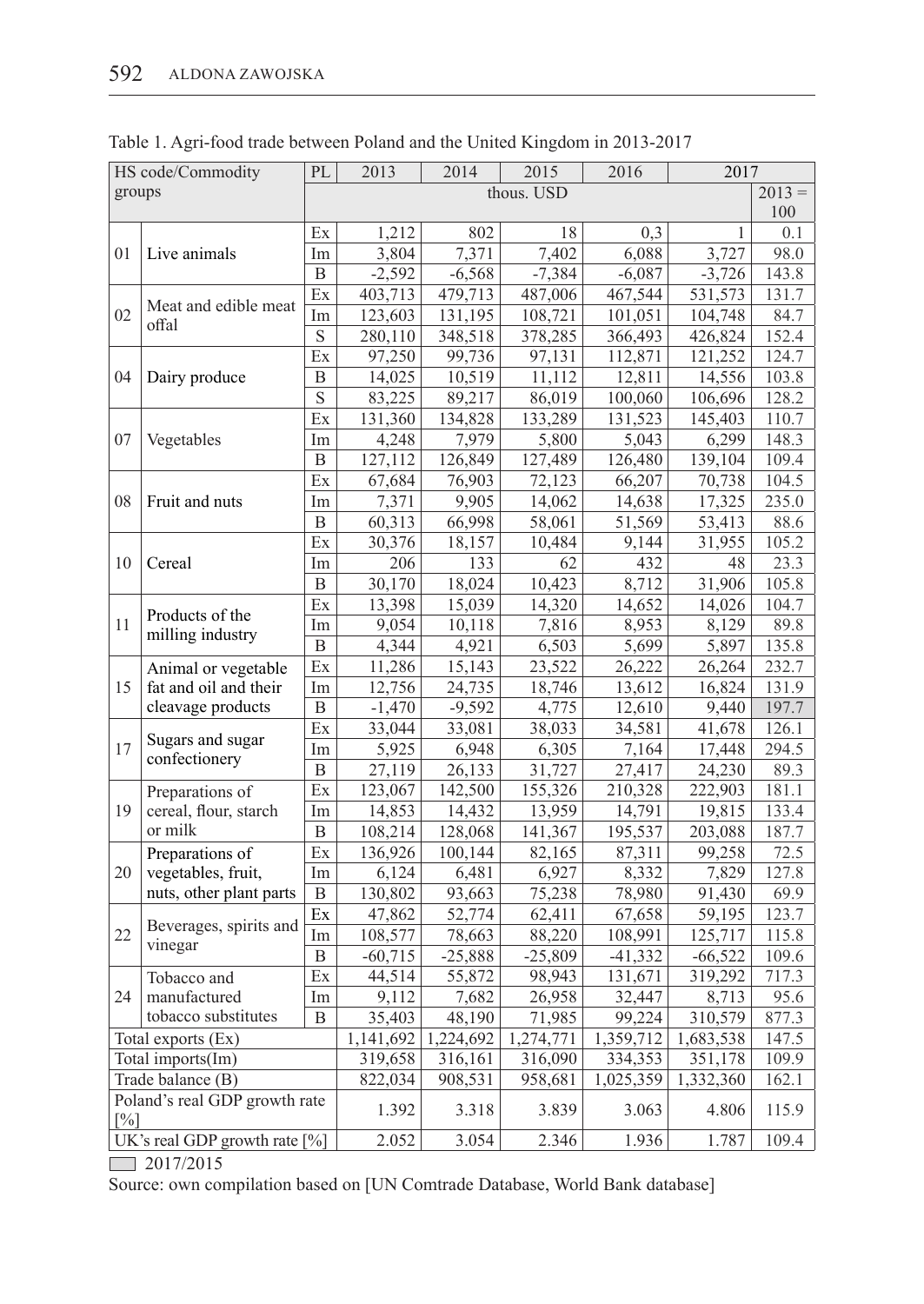# BREXIT IMPACT ON POLAND'S AGRI-FOOD EXPORTS DESTINED TO UK MARKETS

Most of the previous studies on Brexit outcomes assume that the UK will impose external tariffs and physical controls at the border *vis-á-vis* all of the states with which the UK has no free trade agreement. As regards customs duties, in the case of a hard Brexit, WTO rules, in particular the Most-Favoured-Nation (MFN) principle, naturally apply. It means that after a 'no-deal' Brexit both EU-27 member states and the UK would have to charge each other the same tariff rate they would charge against all other WTO members (*inter alia* against China) – except for developing countries and those that have free trade agreements [see for example Felbermayr 2019].

It was assumed that both the EU-27 and the UK would apply tariffs previously notified to the WTO as the EU's Common External Tariff (CET) on trade with third countries. It is worth pointing out here that the EU has one of the most protected agricultural sectors among WTO members. For example, beef imports above quota into the EU are subject to an '*ad valorem*' tariff of 12.8% plus a specific tariff (an additional fixed amount). As shown in table 2 (effective ad valorem rate), some tariffs are very high – they could account for well over 100% of the price per unit. The UK would be obliged, under WTO rules, to impose MFN average import tariffs of 22% on food, 54% on dairy products, and 68% on beef.

However, the UK Government recently announced temporary rates at which import tariffs on agricultural goods will be imposed in the event of a 'no-deal' Brexit<sup>4</sup> [UK Department for International Trade 2019]. This tariff rate schedule reflects a significant liberalization of foreign trade policy and a loss of tariff preferences for EU-27 products in the British market. These tariffs, in '*ad valorem*' terms, occurred to be much lower compared to the EU's CET (Table 2). Considering that, currently, British imports from the EU are duty free, tariffs on UK imports from Poland under a 'no-deal' Brexit would be high in many cases with beef being the most protected (the UK is a net importer of beef). Except for cereal, certain dairy products (and raw milk), vegetables, fruits, fats and oils (with tariffs at zero), the other products will be subject to import duty.

As the UK has a large deficit in agri-food trade with Poland (Table 1), the tariff burden on its demand side (UK imports) will be much higher than on the supply side (UK exports). This would have obvious implications on Poland's export opportunities. Moving from free trade (single market and a customs union) to the adoption of either EU CET tariffs or relatively lower tariffs, published by the UK government, would trigger a reduction of UK imports of these products from Poland as it accesses the British market as a third country. On the one hand, the reduction of current UK tariff protection against third countries (Table 2) would lower UK import prices from countries outside the EU meaning stronger price competition on the UK market for Polish exporters. On the other hand, given that agri-food trade between the UK and Poland is now free, tariffs imposed on trade flows between the two countries as well as higher trade costs (e.g. these of a formal customs declaration, checking rules of origin, new animal health certificates and commercial documents, regulatory divergence) would also make Polish exports of agri-food products less competitive, among others in relation to UK domestic production which would become more attractive (relatively cheaper).

Up to the time of writing this paper, they had not been approved by the UK House of Commons.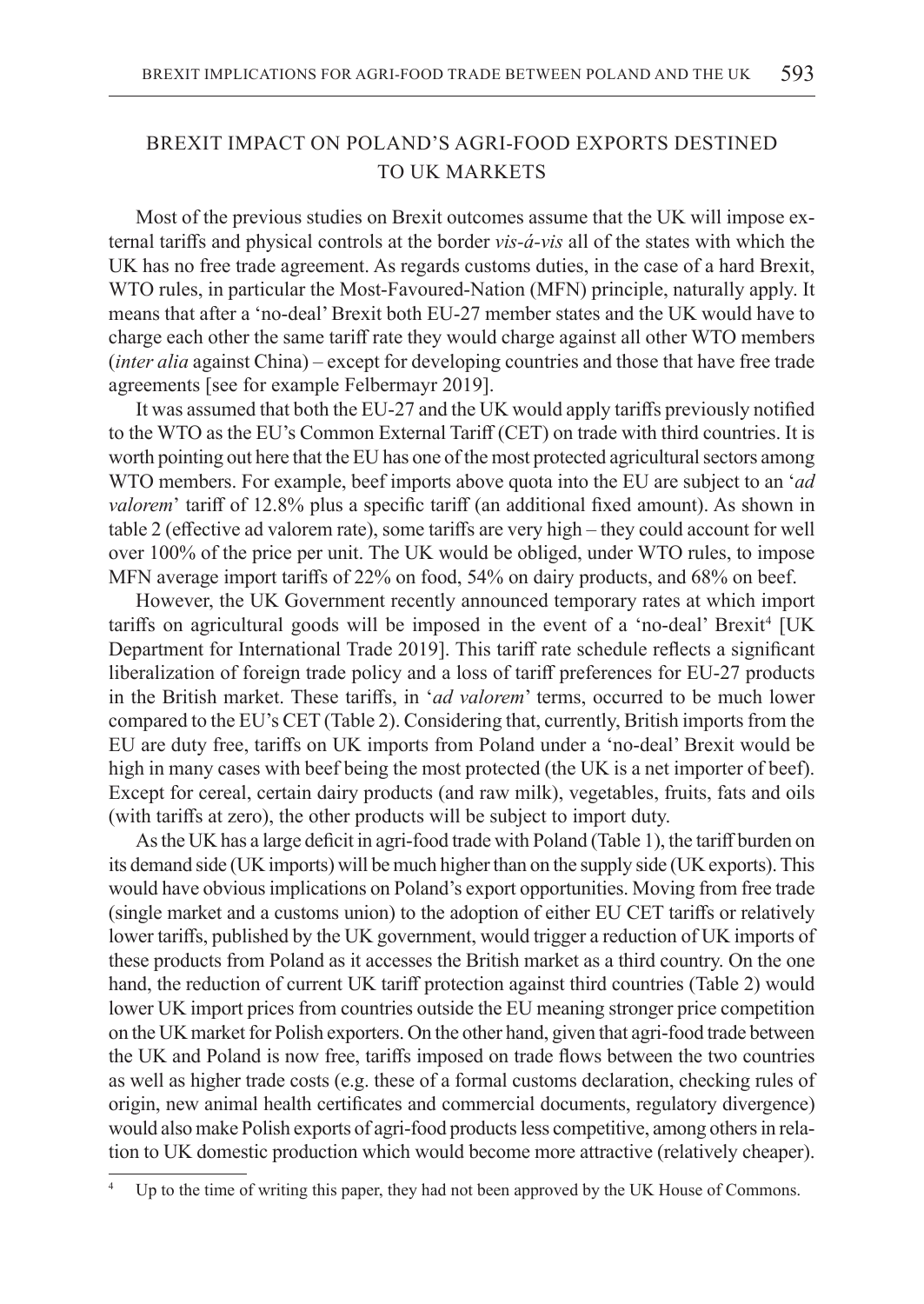Table 2. EU's CET and UK's (under 'no-deal' Brexit) import tariff rates against third countries on a sample of agri-food products

| Code     | Product                                                                                       | Tariff rate                |                            | Effective                           |           |  |  |  |
|----------|-----------------------------------------------------------------------------------------------|----------------------------|----------------------------|-------------------------------------|-----------|--|--|--|
|          |                                                                                               |                            |                            |                                     | ad        |  |  |  |
|          |                                                                                               |                            |                            | valorem<br>rate $\lceil\% \rceil^*$ |           |  |  |  |
|          |                                                                                               | EU                         | <b>UK</b>                  | EU                                  | <b>UK</b> |  |  |  |
| 201      |                                                                                               | Fresh or chilled beef/veal |                            |                                     |           |  |  |  |
|          |                                                                                               | $12.8%$ +                  | $6.8\% +$                  |                                     | 37        |  |  |  |
| 2011000  | Carcasses or half-carcasses                                                                   | €176.8/100 kg              | €93.3/100 kg               | 70                                  |           |  |  |  |
| 2012020  | Compensated quarters, bone-in                                                                 | $12.8\% +$                 | $6.8\% +$                  | 77                                  | 40        |  |  |  |
|          |                                                                                               | €176.8/100 kg              | €93.3/100 kg               |                                     |           |  |  |  |
| 2022090  | Other bone-in cuts                                                                            | $12.8%$ +                  | $6.8\% +$                  | 171                                 | 91        |  |  |  |
|          |                                                                                               | €265.3/100 kg              | €160.5/100 kg              |                                     |           |  |  |  |
| 2023050  | Boneless crop, chuck-and-blade and                                                            | $12.8%$ +                  | $6.8\% +$                  | 67                                  | 36        |  |  |  |
|          | brisket cuts                                                                                  | €221.1/100 kg              | €116.7/100 kg              |                                     |           |  |  |  |
| 2023090  | Other boneless cuts                                                                           | $12.8%$ +                  | $6.8\% +$                  | 150                                 | 79        |  |  |  |
|          |                                                                                               | €304.1/100 kg              | €160.5/100 kg              |                                     |           |  |  |  |
| 206      | Edible offal                                                                                  |                            |                            |                                     |           |  |  |  |
| 2061095  | Fresh/chilled thick skirt & thin skirt                                                        | $12.8\% +$                 | $6.8\% +$<br>€160.1/100 kg | 114                                 | 60        |  |  |  |
|          |                                                                                               | €303.4/100 kg              |                            |                                     |           |  |  |  |
| 2061098  | Other fresh/chilled bovine offal                                                              | free                       | free                       |                                     |           |  |  |  |
| 2062991  | Frozen thick skirt & thin skirt                                                               | $12.8%$ +                  | $6.8\% +$                  | 142                                 | 75        |  |  |  |
|          |                                                                                               | €304.1/100 kg              | €160.5/100 kg              |                                     |           |  |  |  |
| 2062999  | Other frozen bovine offal                                                                     | free                       | free                       |                                     |           |  |  |  |
| 1602     | Prepared or preserved meat                                                                    |                            |                            |                                     |           |  |  |  |
| 16025010 | Uncooked or mixed cooked/uncooked<br>bovine meat/offal                                        | €303.4/100 kg              | €160.1/100 kg              | 105                                 | 55        |  |  |  |
| 16029061 | Other processed products containing<br>uncooked or mixed cooked/uncooked<br>bovine meat/offal | €303.4/100 kg              | free                       | 148                                 |           |  |  |  |
| 203      | Fresh/frozen pork                                                                             |                            |                            |                                     |           |  |  |  |
| 2031110  | Fresh/chilled carcasses and half-<br>carcasses                                                | €53.6/100 kg               | €7.1/100 kg                | 30                                  | 4         |  |  |  |
| 2031211  | Fresh/chilled bone-in hams and cuts                                                           | €77.8/100 kg               | €10.2/100 kg               | 44                                  | 6         |  |  |  |
| 2031955  | Fresh/chilled boneless pork                                                                   | €86.9/100 kg               | €11.4/100 kg               | 35                                  | 5         |  |  |  |
| 2032913  | Frozen bone-in loins and cuts                                                                 | €86.9/100 kg               | €11.4/100 kg               | 35                                  | 5         |  |  |  |
| 2032955  | Frozen boneless pork                                                                          | €86.9/100 kg               | €11.4/100 kg               | 42                                  | 6         |  |  |  |
| 1602     | Prepared or preserved meat                                                                    |                            |                            |                                     |           |  |  |  |
| 16024110 | Prepared or preserved hams and cuts                                                           | €156.8/100 kg              | €20.6/100 kg               | 38                                  | 5         |  |  |  |
| 16024911 | Prepared or preserved loins and mixed<br>loins/hams                                           | €156.8/100 kg              | €20.6/100 kg               | 42                                  | 5         |  |  |  |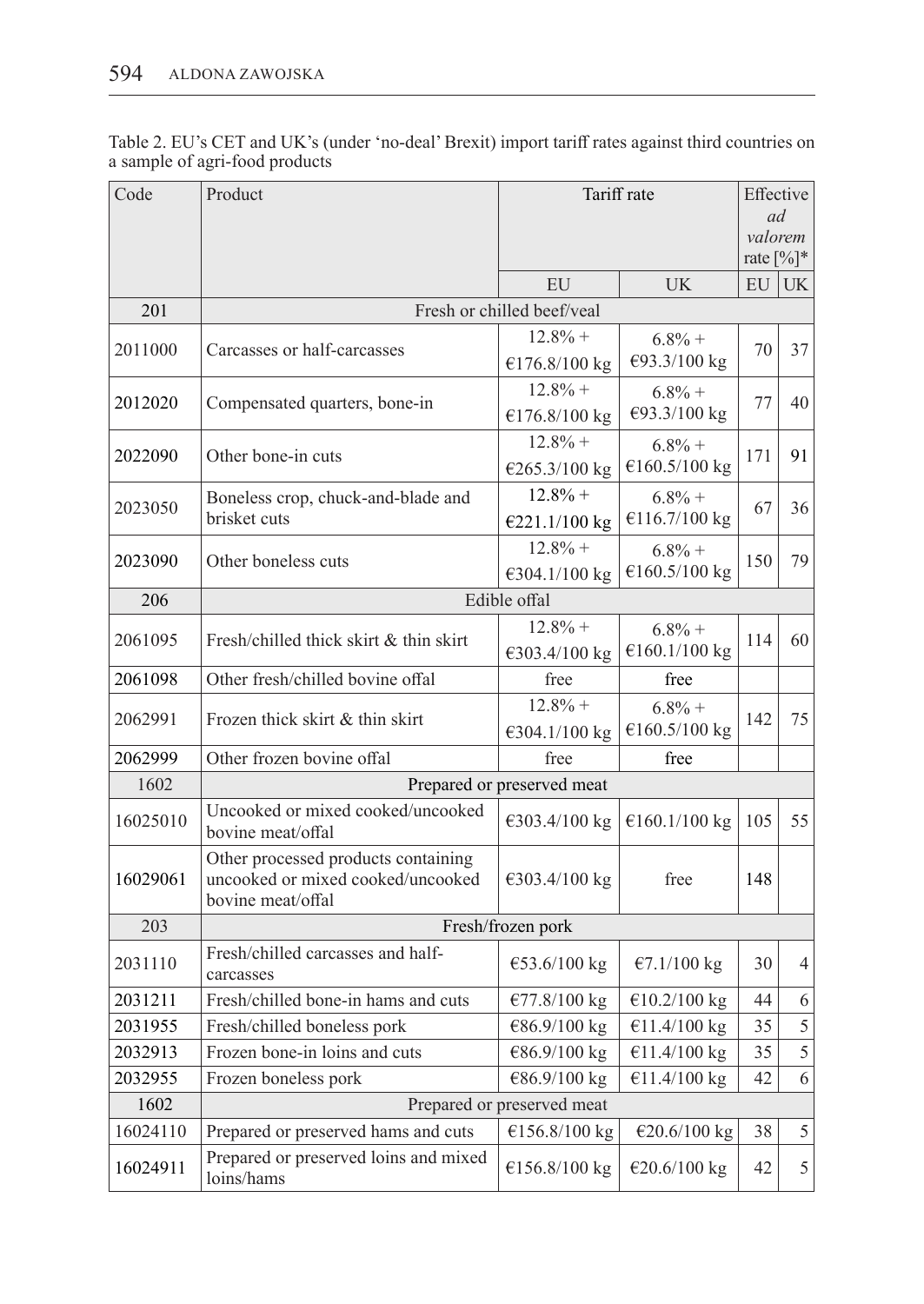| Table 2. Cont. |  |
|----------------|--|
|----------------|--|

| Code           | Product                                                                                                      | Tariff rate                                 |              | Effective<br>ad<br>valorem |           |  |  |  |
|----------------|--------------------------------------------------------------------------------------------------------------|---------------------------------------------|--------------|----------------------------|-----------|--|--|--|
|                |                                                                                                              |                                             |              | rate $[%]$ *               |           |  |  |  |
|                |                                                                                                              | EU                                          | <b>UK</b>    | EU                         | <b>UK</b> |  |  |  |
| 402            | Milk & cream, concentrated or sweetened                                                                      |                                             |              |                            |           |  |  |  |
| 4021019        | In solid form, unsweetened,<br>fat content $\leq 1.5\%$ ,<br>in immediate packings $> 2.5$ kg                | €118.8/100 kg                               | free         | 67                         |           |  |  |  |
| 403            | Buttermilk, yoghurt and similar products                                                                     |                                             |              |                            |           |  |  |  |
| 4039093        | Buttermilk and similar products,<br>flavoured or with added fruit, nuts<br>or cocoa, of milkfat content 3-6% | $8.3%$ +<br>€17.1/100 kg                    | free         | 23                         |           |  |  |  |
| 405            | Butter, fat/oil and dairy spreads                                                                            |                                             |              |                            |           |  |  |  |
| 4051011        | Natural butter, fat content $\leq$ 85%,<br>in immediate packings of $\leq 1$ kg                              | €189.6/100 kg                               | €60.5/100 kg | 38                         | 12        |  |  |  |
| 4051019        | Natural butter, fat content $\leq$ 85%,<br>in immediate packings $> 1$ kg                                    | €189.6/100 kg                               | €60.5/100 kg | 46                         | 15        |  |  |  |
| 406            |                                                                                                              | Cheese and curd                             |              |                            |           |  |  |  |
| 4061030        | Fresh Mozzarella, fat content $\leq 40\%$                                                                    | €185.2/100 kg                               | free         | 61                         |           |  |  |  |
| 4063010        | Processed Emmental, Gruyere and<br>Appenzell cheese                                                          | €144.9/100 kg                               | €19.1/100 kg | 36                         | 5         |  |  |  |
| $\overline{7}$ | Edible vegetables                                                                                            |                                             |              |                            |           |  |  |  |
| 7108095        | Frozen vegetables not elsewhere<br>specified                                                                 | 14.4%                                       | free         |                            |           |  |  |  |
| 8              | Edible fruit and nuts, peel                                                                                  |                                             |              |                            |           |  |  |  |
| 8081080        | Fresh apples (exc. bulk cider apples)                                                                        | Rate varies<br>depending on<br>price & date | free         |                            |           |  |  |  |
| 10             | Cereal                                                                                                       |                                             |              |                            |           |  |  |  |
| 10019900       | Wheat and meslin (exc. seed for<br>sowing)                                                                   | $\epsilon$ 95/tonne                         | free         | 47                         |           |  |  |  |
| 10039000       | Barley (excluding seed for sowing)                                                                           | $\epsilon$ 93/tonne                         | free         | 53                         |           |  |  |  |
| 10059000       | Maize (excluding seed for sowing)                                                                            | €94/tonne                                   | free         | 52                         |           |  |  |  |
| 15             | Fat and oil                                                                                                  |                                             |              |                            |           |  |  |  |
| 15141990       | Low erucic Acid rape or colza oil (exc.<br>crude or for technical/industrial use)                            | 9.6%                                        | free         |                            |           |  |  |  |

\* Percentage increase in price that tariffs add to the cost of imported products (based on 2016-2018 average prices). If there is a Tariff-Rate Quota (TRQ) for a commodity, the in-quota rate of duty will be 0%.

Source: own compilation based on [AHDB 2019]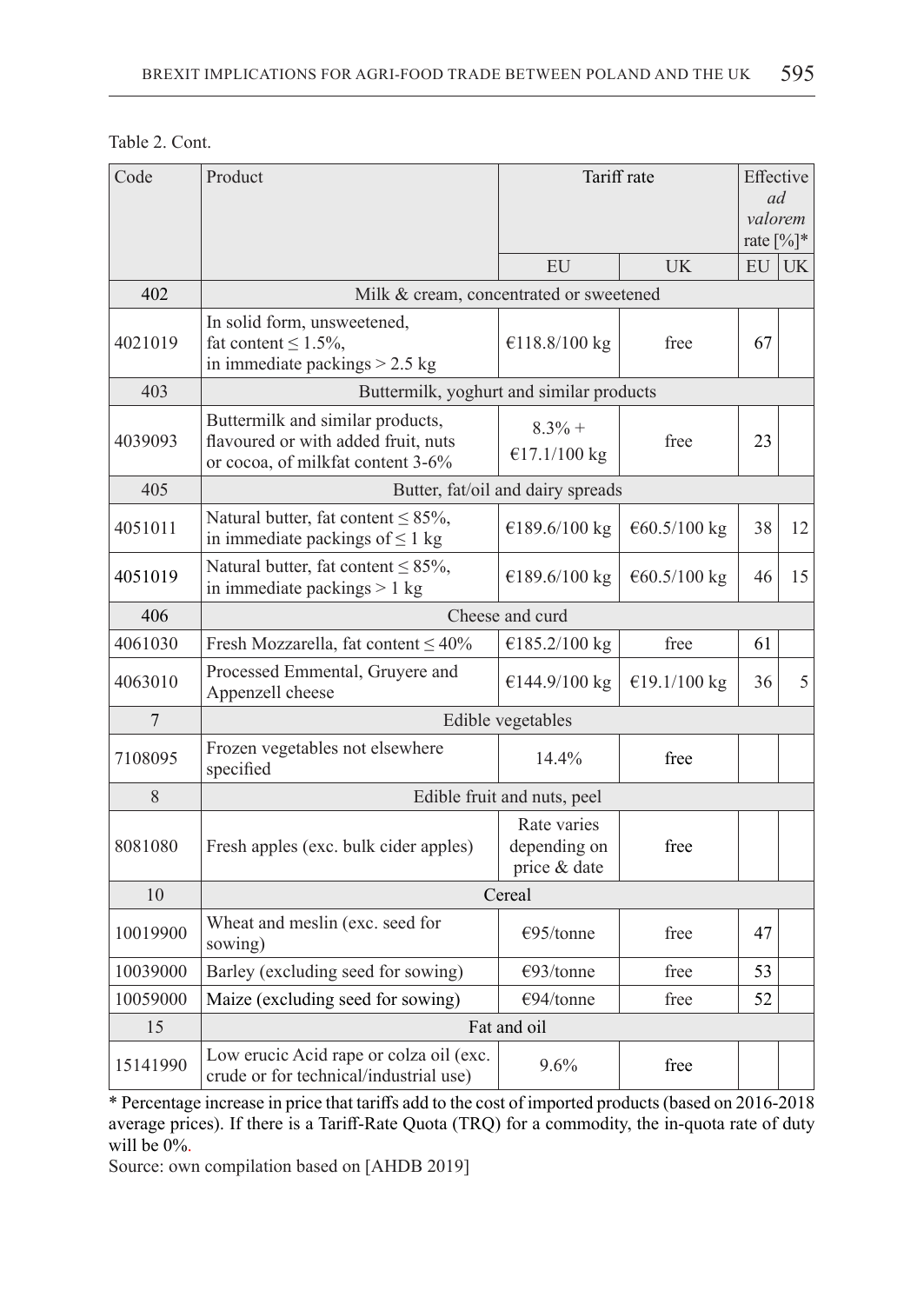It is worth bearing in mind that post Brexit agri-food exports to the UK may have to overcome higher non-tariff barriers to trade (NTBs) than existing ones, such as sanitary and phytosanitary measures. Additionally, the potential devaluation of the pound would weaken the competitiveness of Polish producers (imported products in the UK will become more expensive).

The above predictions are supported by some empirical studies which attempt to estimate the potential impacts of a hard Brexit on UK imports of agri-food commodities. Julio Nogues [2019], relying on simple average MFN tariffs for agro industrial products (contained in the first 24 chapters of the HS), estimated that a 'no deal' Brexit will reduce UK imports of these products from the EU by around 50% in value terms<sup>5</sup>, i.e. by more than double the contraction in imports of manufactured goods (22%). The difference between Brexit trade impacts on both of these groups is, to a great extent, a consequence of an average MFN tariff for agri-food products (16%) that is much higher than for manufactured goods (4%).

In another research by Marco Springmann and Florian Freund [2018], it was found that under the hard Brexit scenario, UK simulated imports decline by about 2/3 for pork and poultry  $(64%)$  and dairy  $(66%)$ , and by  $1/3$  for beef and lamb  $(36%)$ , sugar  $(39%)$ and wheat  $(29\%)$ <sup>6</sup>.

# IMPORT/EXPORT FORMALITIES BETWEEN EU MEMBER STATES AND GREAT BRITAIN

Although there still is uncertainty about the aftermath-Brexit trading regime between the EU and the UK, both British EU-27 businesses should be aware of and prepared for potential changes.

With a hard Brexit, the EU will apply third (non-EU) country rules to the UK in relation to, for example, customs inspections and checks to make sure EU requirements on goods are met (e.g. veterinary control checks). The customs authorities of member states will apply EU rules on the movement of goods from and into the UK as are currently applied to third countries. Polish entrepreneurs will be obliged, *inter alia*, to complete standard customs formalities, including registering in the "e-Customer" ("e-Klient") National Tax Administration service, applying for the EORI (Economic Operators' Registration and Identification) number, submitting customs declarations as well as paying customs duties and tax fees (VAT and excise) [MF 2019].

The European Commission [EC 2019] asks EU traders to assess whether their businesses trade with the UK or move goods through the UK. If they do, the Commission advises:

<sup>5</sup> These estimates did not take into account that several agri-food products (particularly meats and dairy products) enter the EU under Tariff-Rate-Quotas (TRQs) paying zero or low tariffs for in-quota imports.

<sup>6</sup> Authors assume the following: UK-EU trade is governed by WTO conditions (MFN tariffs are levied on each other's imports), non-tariff measures will rise due to leaving the single market, the UK loses its preferential access to third countries and does not take part in the EU's Generalized System of Preferences, under which the EU unilaterally opens its markets for about 90 developing countries.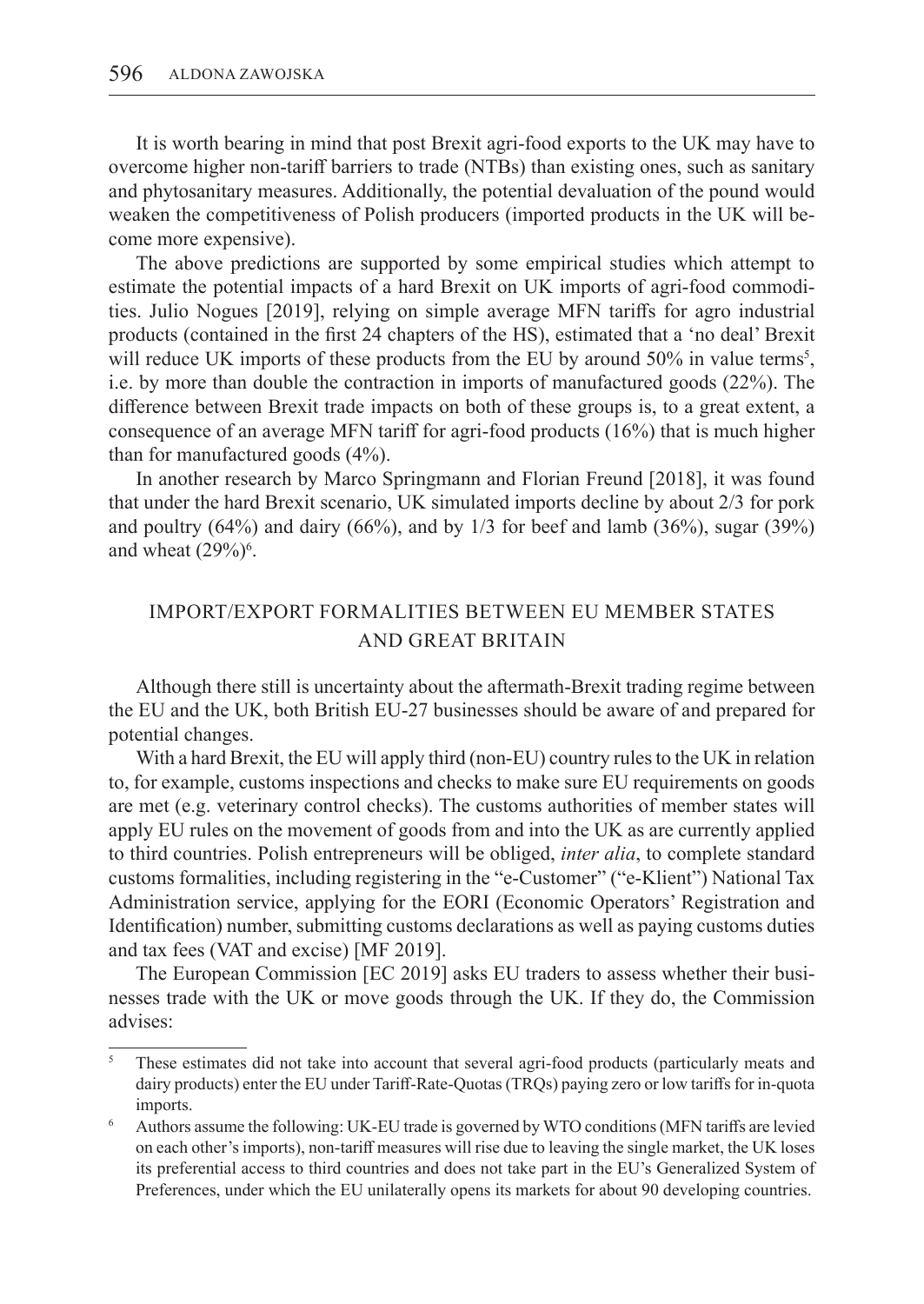- to register the trader's business with the national customs authority to trade with non-EU countries, if not done so thus far, and consider applying for Authorised Economic Operator (AEO) status from the national customs authority;
- to assess whether the trader's business has the necessary resources and capacity (staff, access to IT etc.) and holds all necessary customs authorizations to export or import;
- to ask the trader's national customs authority which existing customs simplifications and facilitations are available for business, such as guarantees and transit simplifications;
- to exchange information with business partners (suppliers, intermediaries, carriers etc.) as Brexit might also impact the trader's supply chain.

### **SUMMARY**

This paper provides an analysis of how Poland's trade with the UK (particularly Polish exports) may be affected by the withdrawal of the latter state from the European Union. A 'no-deal' Brexit, at the end of October 2019, that is currently the most likely scenario, will bring a significant change in the UK-Poland trading relationship and will cause impacts that are hard to predict precisely. Considering today's preferential access to the UK market, Polish agri-food producers, without a free-trade deal following Brexit, will face a heavy additional burden on their exports to the UK compared to the current situation. Although temporary tariffs on UK imports (so far published) to be imposed in the event of a 'no-deal' Brexit will generally be charged at lower levels than these of the EU bound tariff schedule, the UK market will become much less attractive for Polish exporters, especially in the case of bovine, pork and dairy products. Additionally, their ability to compete for access to the British market against both lower cost exporters from outside the EU and UK domestic producers will be lower.

The UK's hard exit from the EU will have a disruptive effect on companies in Poland that trade in agri-food products with the UK or are affected by UK participation in the single market in other ways. Their imports from the UK will immediately be subject to EU tariffs and their exports (of certain products) into the UK will respectively be subject to UK tariffs. Additionally, border controls between Poland and the UK will be introduced. So, Polish exporters to the UK will have to optimally adapt new bilateral trading conditions and/or find new markets for their products.

## BIBLIOGRAPHY

- AHDB (Agriculture and Horticulture Development Board). 2019. *UK and EU import tariffs under a no-deal Brexit*, https://ahdb.org.uk/uk-and-eu-import-tariffs-under-no-deal-brexit, access: 20.06.2019.
- Dhingra Swati, Gianmarco Ottaviano, Thomas Sampson, John Van Reenen. 2016. *The consequences of Brexit for UK trade and living standards.* London: Centre for Economic Performance, London School of Economics and Political Science.
- EC (European Commission). 2019. *Brexit checklist for traders,* https://ec.europa.eu/taxation\_customs/sites/taxation/files/brexit\_checklist\_for\_traders\_en.pdf, access: 10.08.2019.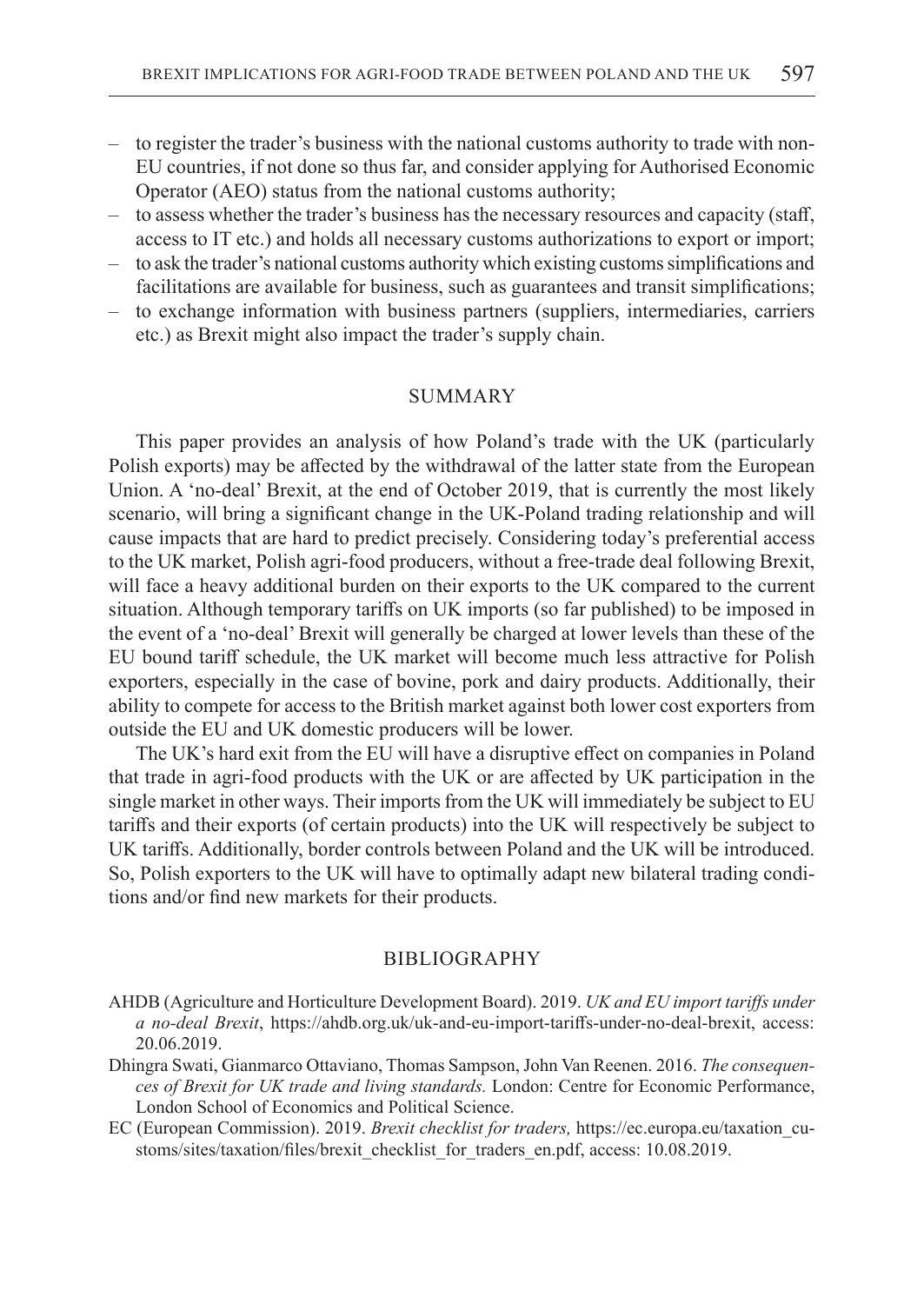- Felbermayr Gabriel. 2019. Brexit: A hard-but-smart strategy and its consequences. *Intereconomics* 54 (3): 178-183. DOI: 10.1007/s10272-019-0818-z.
- GUS (Central Statistical Office CSO). 2014, 2015, 2016, 2017, 2018. *Rocznik statystyczny handlu zagranicznego* (The Yearbook of Foreign Trade Statistics). Warszawa: Wydawnictwo GUS.
- Hubbard Carmen (ed.). 2019. *Brexit: How might UK agriculture thrive or survive?* Newcastle: Newcastle University.
- Irwin Gregor. 2015. *Brexit: the impact on the UK and the EU*. London: Global Counsel.
- Manning Robin. 2019. *Poland Business Trade & Investment (BTI) Forum*. London: Defra.
- Market Intelligence. 2019. *Brexit prospects for UK agri-food trade*. Warwickshire: Agriculture and Horticulture Development Board.
- McCullagh Karen. 2017. Brexit: potential trade and data implications for digital and 'fintech' industries. *International Data Privacy Law* 7 (1): 3-21. DOI:10.1093/idpl/ipw025.
- MF (Ministry of Finance). 2019. *Brexit a cło (Brexit and duty).* Warsaw: Ministerstwo Finansów. https://www.podatki.gov.pl/clo/brexit/, access: 19.08.2019.
- Nogues Julio J. 2019. Brexit trade impacts and Mercosur's negotiations with Europe. *Journal of World Trade* 53 (3): 343-371.
- PWC. 2016. Leaving the EU: Implications for the UK economy. London: PricewaterhouseCoopers LLP.
- Springmann Marco, Florian Freund. 2018. *The impacts of Brexit on agricultural trade, food consumption, and diet-related mortality in the UK.* Oxford Martin School Working Paper, 22 October 2018.
- Swinbank Alan. 2018. Brexit, Ireland and the World Trade Organization: possible policy options for a future UK-Australia agri-food trade agreement. *Australian Journal of International Affairs* 72 (4): 371-383, DOI: 10.1080/10357718.2018.1451985.
- The Electoral Commission. 2016. *EU referendum results*, https://www.electoralcommission.org. uk/find-information-by-subject/elections-and-referendums/past-elections-and-referendums/ eu-referendum/electorate-and-count-information, access: 28.07.2018.
- The World Bank database, https://data.worldbank.org/indicator/NY.GDP.MKTP.KD.ZG?end=2017&locations=PL-GB&name\_desc=true&start=2010.
- Tinbergen Jan. 1962. *Shaping the world economy: suggestions for an international economic policy*. New York: The Twentieth Century Fund.
- UK Department for International Trade. 2019. *MFN and tariff rate quotas of customs duty on imports if the UK leaves the EU with no deal.* Updated 29 March 2019. London, https://www. gov.uk/government/publications/temporary-rates-of-customs-duty-on-imports-after-eu-exit/ mfn-and-tariff-quota-rates-of-customs-duty-on-imports-if-the-uk-leaves-the-eu-with-no-deal access: 30.06.2019.
- UN Comtrade Database, https://comtrade.un.org/data.
- Van Berkum Siemen, Roel Jongeneel, Hans Vrolijk, Myrna Van Leeuwen, Jacob Jager. 2016. *Implications of a UK exit from the EU for British agriculture: study for the National Farmers' Union (NFU) Warwickshire, UK*. Wageningen: LEI Wageningen UR. DOI: 10.18174/377860.
- Wieczorek Paweł. 2017. Skutki brexitu dla gospodarki Wielkiej Brytanii i Polski (Effects of Brexit for the Economies of the United Kingdom and Poland). *Kontrola Skarbowa* 62 (3): 108-132.
- Wusheng Yu, Christian Elleby, Kim Martin Hjorth Lind, Maria Nygård Thomsen. 2017. *Modeling the potential impacts of two Brexit scenarios on the Danish agricultural sectors. IFRO Report No. 260.* Copenhagen: Department of Food and Resource Economics, University of Copenhagen.